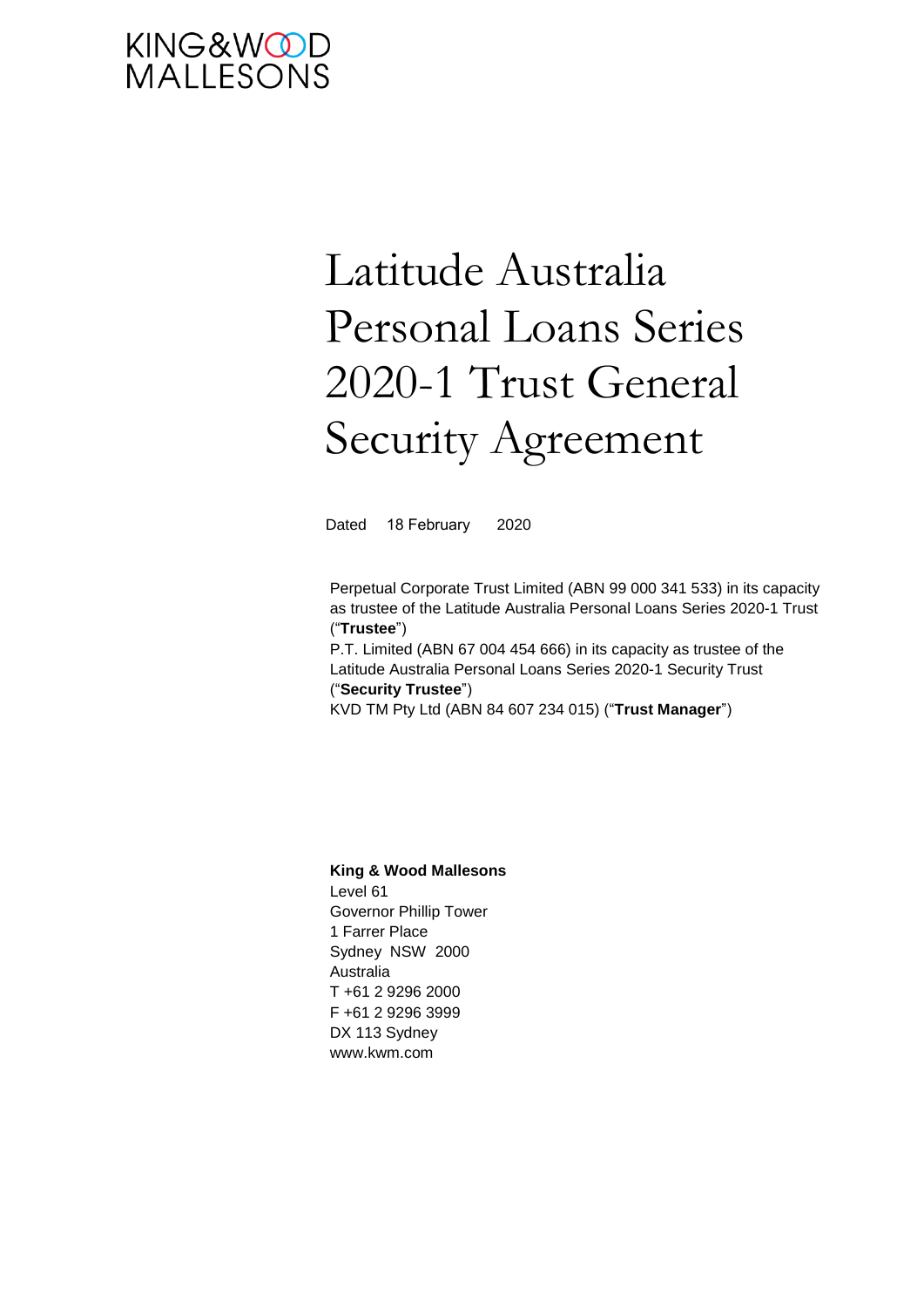# **Latitude Australia Personal Loans Series 2020-1 Trust General Security Agreement Contents**

| <b>Details</b><br><b>General terms</b>        |                                                                                                                                                                                                                                                       |                                                 |
|-----------------------------------------------|-------------------------------------------------------------------------------------------------------------------------------------------------------------------------------------------------------------------------------------------------------|-------------------------------------------------|
|                                               |                                                                                                                                                                                                                                                       |                                                 |
| 1.1<br>1.2<br>1.3<br>1.4<br>1.5<br>1.6<br>1.7 | Terms defined in Master Definitions and Construction Deed<br><b>Definitions</b><br>Other interpretation provisions<br>Designation<br>Limitation of liability of Trustee<br>Limitation of liability of Security Trustee<br>Variations and replacements | 3<br>3<br>5<br>5<br>5<br>5<br>6                 |
| $\mathbf{2}$                                  | <b>Security</b>                                                                                                                                                                                                                                       | 6                                               |
| 2.1<br>2.2<br>2.3                             | Security interest<br>Consideration<br>Secured Money                                                                                                                                                                                                   | 6<br>6<br>6                                     |
| 3                                             | Dealings - such as selling or granting other Security Interests                                                                                                                                                                                       | 6                                               |
| 3.1<br>3.2<br>3.3<br>3.4<br>3.5<br>3.6        | Restricted dealings with any of the Collateral<br>Permitted dealings<br><b>Revolving Assets</b><br><b>Conversion to Revolving Assets</b><br>Inventory<br>Where the law allows for creation of Security Interest without                               | 6<br>6<br>$\overline{7}$<br>$\overline{7}$<br>7 |
|                                               | consent                                                                                                                                                                                                                                               | 7                                               |
| 4                                             | <b>Other Security Interests</b>                                                                                                                                                                                                                       | 8                                               |
| 4.1<br>4.2<br>4.3<br>4.4                      | Priority agreement<br>Amount secured by other Security Interest<br>Obligations under other Security Interest<br>Security Trustee may rely on third party certificates                                                                                 | 8<br>8<br>8<br>8                                |
| 5                                             | <b>Application of payments</b>                                                                                                                                                                                                                        | 8                                               |
| 5.1<br>5.2<br>5.3                             | Application of money<br>Suspense account<br>Credit from date of receipt                                                                                                                                                                               | 8<br>8<br>8                                     |
| 6                                             | <b>Default</b>                                                                                                                                                                                                                                        | 8                                               |
| 6.1<br>6.2<br>6.3                             | Trustee to ensure no Event of Default<br>Security Trustee's powers on default<br>Order of enforcement                                                                                                                                                 | 8<br>9<br>9                                     |
| $\overline{7}$                                | <b>Receivers</b>                                                                                                                                                                                                                                      | 9                                               |
| 7.1<br>7.2<br>7.3<br>7.4                      | Terms of appointment of Receiver<br>More than one Receiver<br>Receiver is Trustee's agent<br>Receiver's powers                                                                                                                                        | 9<br>9<br>9<br>10                               |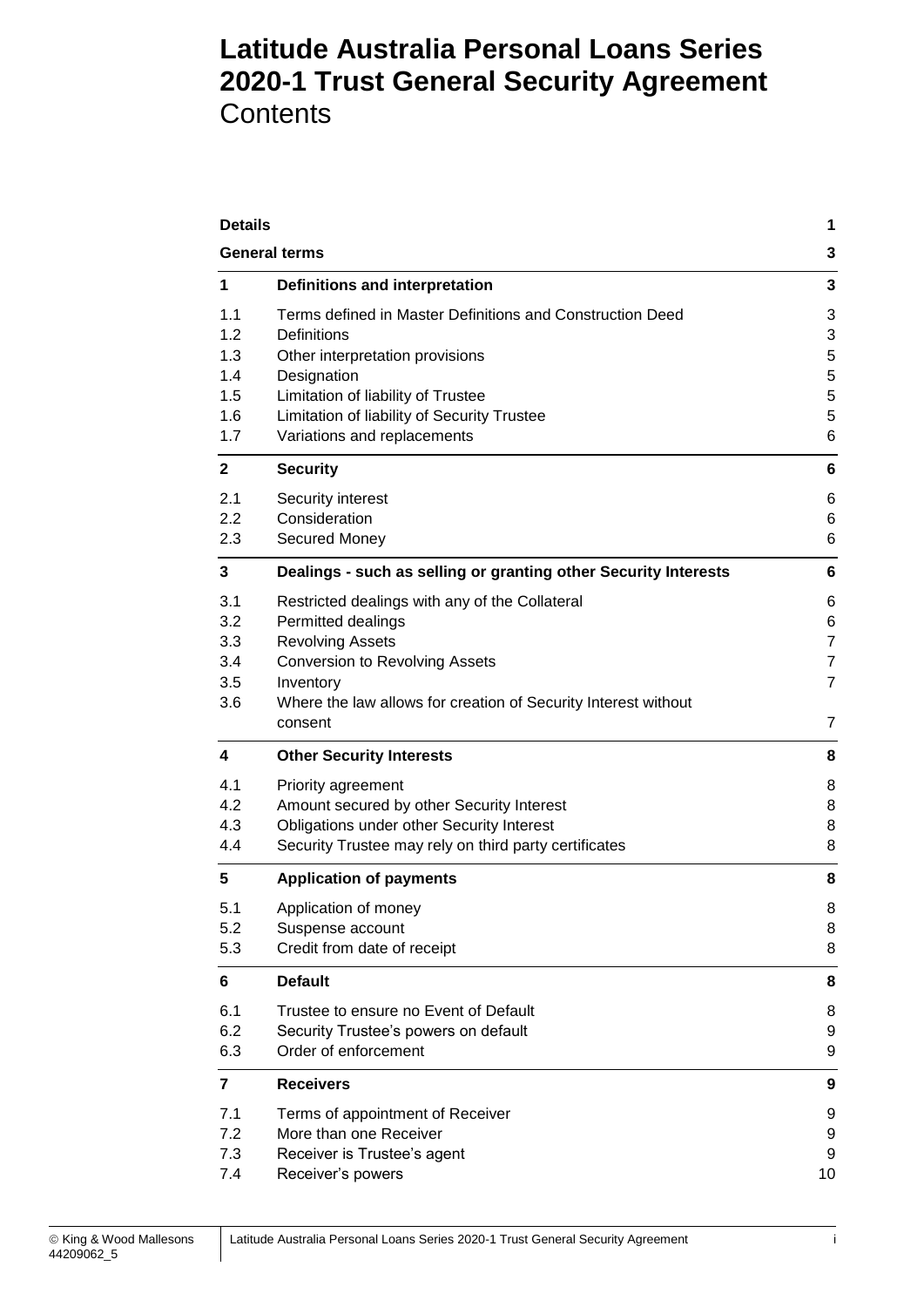| 8    | Disposal of the Collateral is final                          | 10              |
|------|--------------------------------------------------------------|-----------------|
| 9    | <b>Bank Accounts</b>                                         | 10              |
| 9.1  | Nominated Signatories                                        | 10              |
| 9.2  | Operation of Bank Accounts                                   | 10              |
| 9.3  | Notice to Account Bank after an Event of Default             | 11              |
| 9.4  | Collection of book and other debts after an Event of Default | 11              |
| 10   | <b>Power of attorney</b>                                     | 11              |
| 10.1 | Appointment                                                  | 11              |
| 10.2 | Powers                                                       | 12              |
| 11   | <b>Reinstatement of rights</b>                               | 12              |
| 12   | <b>Statutory powers and notices</b>                          |                 |
| 12.1 | Exclusion of PPSA provisions                                 | 12 <sup>2</sup> |
| 12.2 | Exercise of rights by Security Trustee                       | 13              |
| 12.3 | No notice required unless mandatory                          | 13              |
| 13   | General                                                      | 13              |
| 13.1 | Counterparts                                                 | 13              |
| 13.2 | Governing law and jurisdiction                               | 13              |
| 13.3 | Serving documents                                            | 13              |
|      | <b>Signing page</b>                                          | 14              |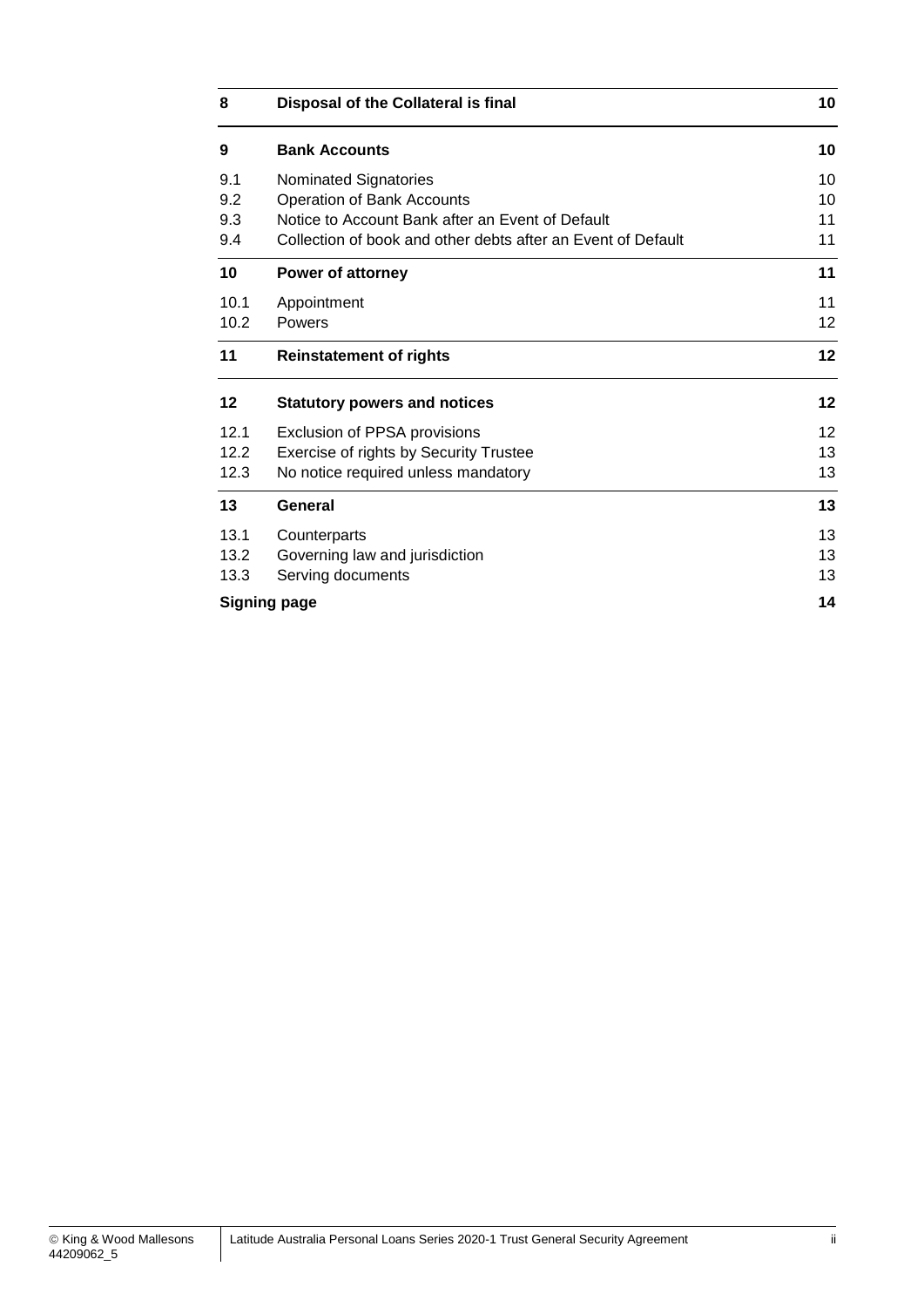# <span id="page-3-0"></span>**Latitude Australia Personal Loans Series 2020-1 Trust General Security Agreement Details**

| <b>Parties</b>  | Trustee, Trust Manager and Security Trustee |                                                                                     |  |
|-----------------|---------------------------------------------|-------------------------------------------------------------------------------------|--|
| <b>Trustee</b>  | Name                                        | <b>Perpetual Corporate Trust Limited</b>                                            |  |
|                 | <b>ABN</b>                                  | 99 000 341 533                                                                      |  |
|                 | Capacity                                    | as trustee of the Latitude Australia Personal<br>Loans Series 2020-1 Trust          |  |
|                 | Address                                     | Level 18<br>123 Pitt Street<br>Sydney NSW 2000                                      |  |
|                 | Email                                       | SecuritisationOps@perpetual.com.au                                                  |  |
|                 | Attention                                   | Manager, Transaction Management Trust and<br><b>Fund Services</b>                   |  |
|                 |                                             |                                                                                     |  |
| <b>Security</b> | Name                                        | P.T. Limited                                                                        |  |
| <b>Trustee</b>  | <b>ABN</b>                                  | 67 004 454 666                                                                      |  |
|                 | Capacity                                    | as trustee of the Latitude Australia Personal<br>Loans Series 2020-1 Security Trust |  |
|                 | Address                                     | Level 18<br>123 Pitt Street<br>Sydney NSW 2000                                      |  |
|                 | Email                                       | SecuritisationOps@perpetual.com.au                                                  |  |
|                 | Fax                                         | (02) 8256 1424                                                                      |  |
|                 | Attention                                   | Manager, Transaction Management Trust and<br><b>Fund Services</b>                   |  |

**Interpretation** – definitions are set out in clause [1](#page-5-1) ("*Definitions and interpretation*")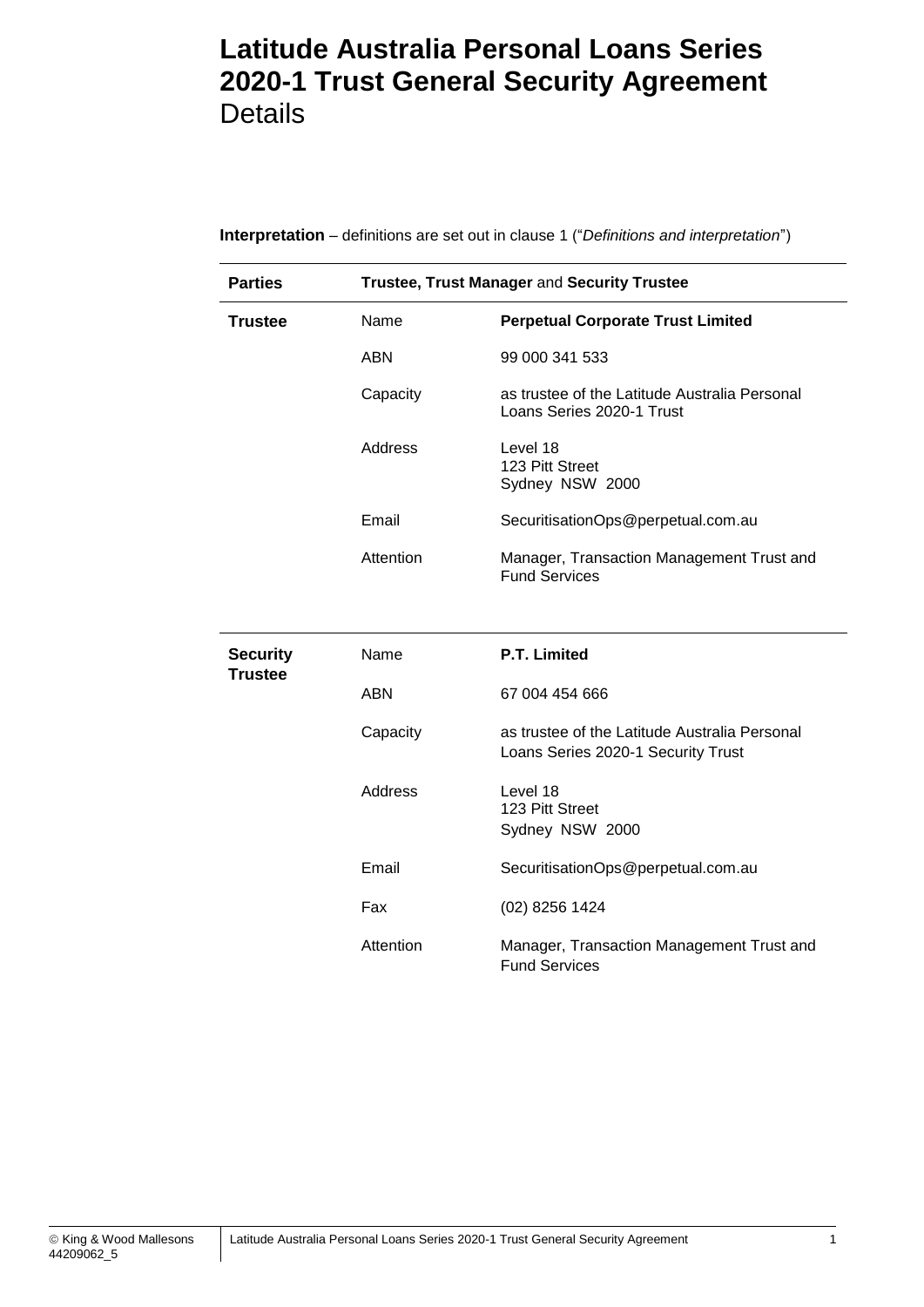| <b>Trust Manager</b> | Name             | <b>KVD TM Pty Ltd</b>                               |
|----------------------|------------------|-----------------------------------------------------|
|                      | <b>ABN</b>       | 84 607 234 015                                      |
|                      | Address          | Level 4<br>800 Collins Street<br>Docklands VIC 3008 |
|                      | Email            | securitisation@latitudefinancial.com                |
|                      | Attention        | Treasurer                                           |
| Date of              | See Signing page |                                                     |

**document**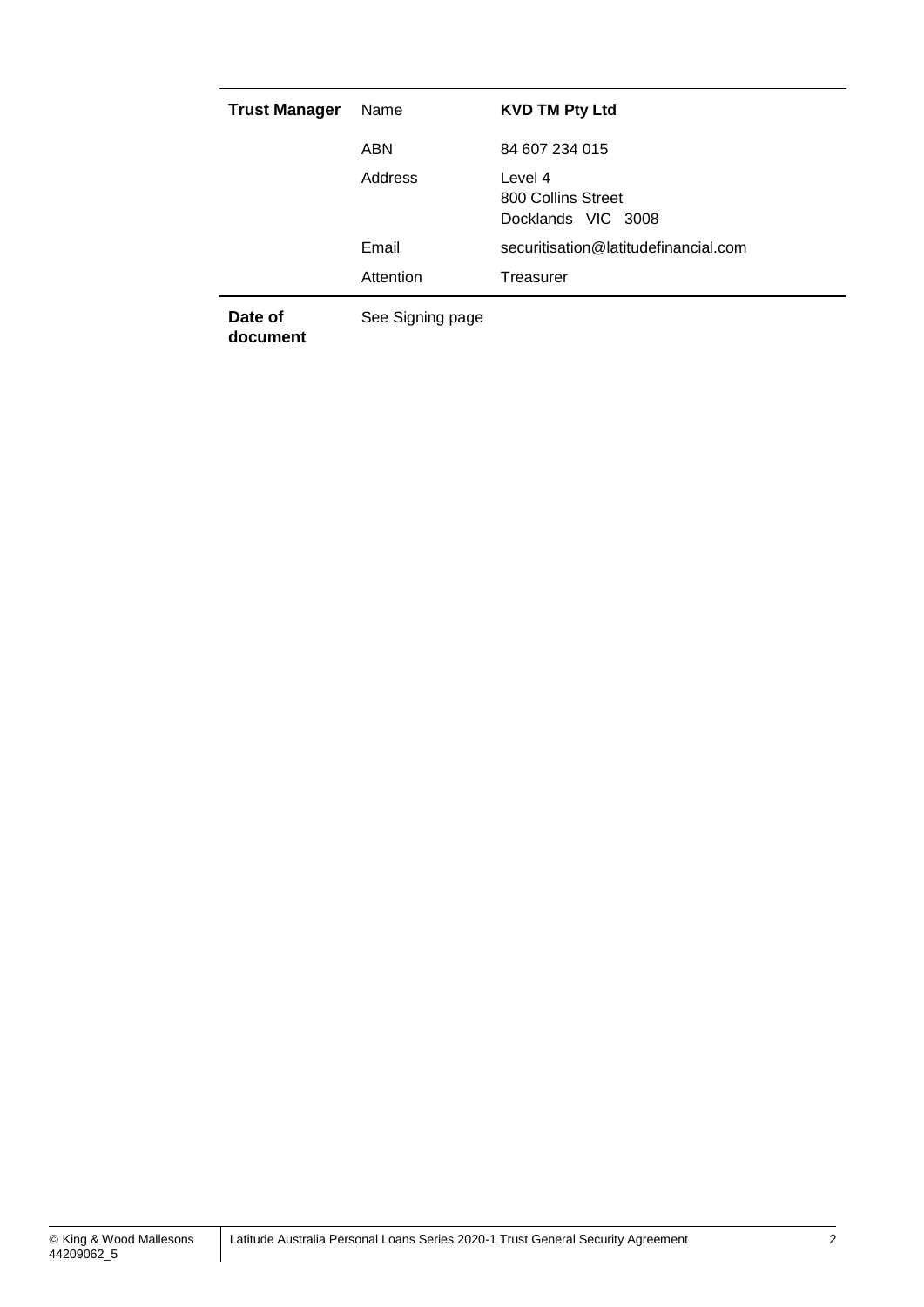# <span id="page-5-0"></span>**Latitude Australia Personal Loans Series 2020-1 Trust General Security Agreement** General terms

## <span id="page-5-1"></span>**1 Definitions and interpretation**

## <span id="page-5-2"></span>**1.1 Terms defined in Master Definitions and Construction Deed**

A term which has a defined meaning in the Master Definitions and Construction Deed has the same meaning when used in this document unless it is expressly defined in this document, in which case the meaning in this document applies.

## <span id="page-5-3"></span>**1.2 Definitions**

These meanings apply unless the contrary intention appears:

**Attorney** means each attorney appointed by the Trustee under clause [10](#page-13-2) ("*Power of attorney*").

**Collateral** means all present and after acquired Trust Assets of the Trust.

#### **Control Event** means:

- (a) in respect of any Collateral that is, or would have been, a Revolving Asset:
	- (i) the Trustee breaches, or attempts to breach, clause [3.1](#page-8-6) ("*Restricted dealings with any of the Collateral*") in respect of the Collateral or takes any step which would result in it doing so; or
	- (ii) a person takes a step (including signing a notice or direction) which may result in Taxes, or an amount owing to an authority, ranking ahead of this security; or
	- (iii) the Security Trustee gives a notice to the Trustee that the Collateral is not a Revolving Asset. (However, the Security Trustee may only give a notice if the Security Trustee reasonably considers that it is necessary to do so to protect the Security Trustee's rights under this document or if an Event of Default is continuing); or
- (b) in respect of all Collateral that is or would have been a Revolving Asset:
	- (i) a voluntary administrator, liquidator or provisional liquidator is appointed in respect of the Trustee or the winding up of the Trustee begins; or
	- (ii) a Controller is appointed to any of the Trustee's property; or
	- (iii) something having a substantially similar effect to paragraph (i) or (ii) happens under any law.

**Details** means the section of this document headed "Details".

**Master Definitions and Construction Deed** means the deed entitled "Latitude Australia Personal Loans Series 2020-1 Trust Master Definitions and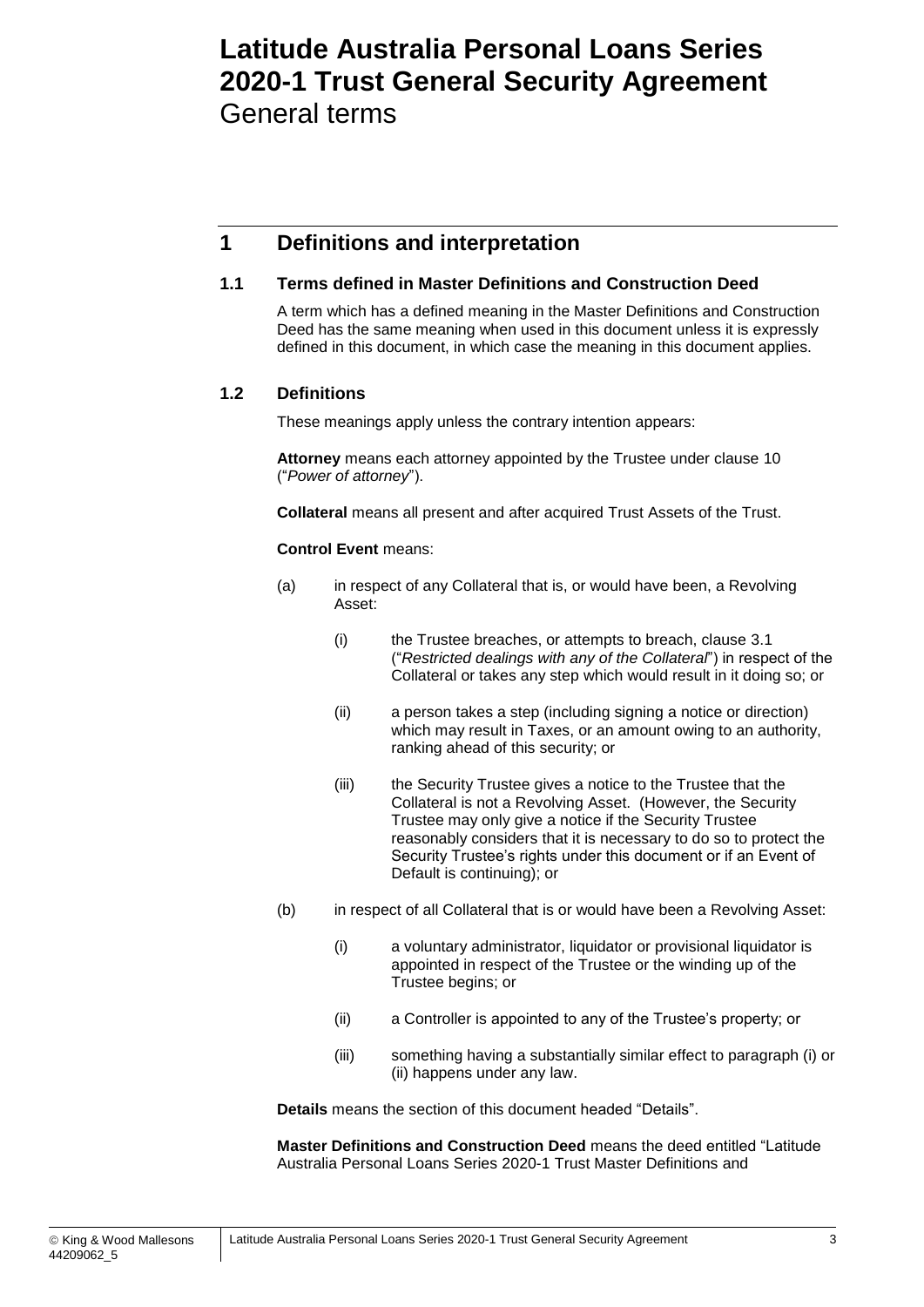Construction Deed" dated on or about the date of this document and signed by, among others, the parties to this document.

**Nominated Signatory** means a person nominated by the Security Trustee as a signatory to the Trustee Bank Accounts.

**Revolving Asset** means any Collateral:

- (a) which is:
	- (i) inventory;
	- (ii) a negotiable instrument;
	- (iii) book debts;
	- (iv) money (including money withdrawn or transferred to a third party from an account of the Trustee with a bank or other financial institution); or
	- (v) an Acquired Receivable of the Trust or any related Receivables Rights; and
- (b) in relation to which no Control Event has occurred, subject to clause [3.4](#page-9-1) ("*Conversion to Revolving Assets*").

**Secured Money** means all money which:

at any time;

for any reason or circumstance in connection with the Transaction Documents (including any transaction in connection with them);

whether under law or otherwise (including liquidated or unliquidated damages for default or breach of any obligation); and

whether or not of a type within the contemplation of the parties at the date of this document:

- (a) the Trustee is or may become actually or contingently liable to pay to any Secured Creditor of the Trust; or
- (b) any Secured Creditor of the Trust has advanced or paid on the Trustee's behalf or at the Trustee's express or implied request; or
- (c) any Secured Creditor of the Trust is liable to pay by reason of any act or omission on the Trustee's part, or that any Secured Creditor of the Trust has paid or advanced in protecting or maintaining the Collateral or any security interest in this document following an act or omission on the Trustee's part; or
- (d) the Trustee would have been liable to pay any Secured Creditor of the Trust but the amount remains unpaid by reason of an Insolvency Event in relation to the Trustee.

This definition applies:

(i) irrespective of the capacity in which the Trustee or the Secured Creditor of the Trust became entitled to, or liable in respect of, the amount concerned;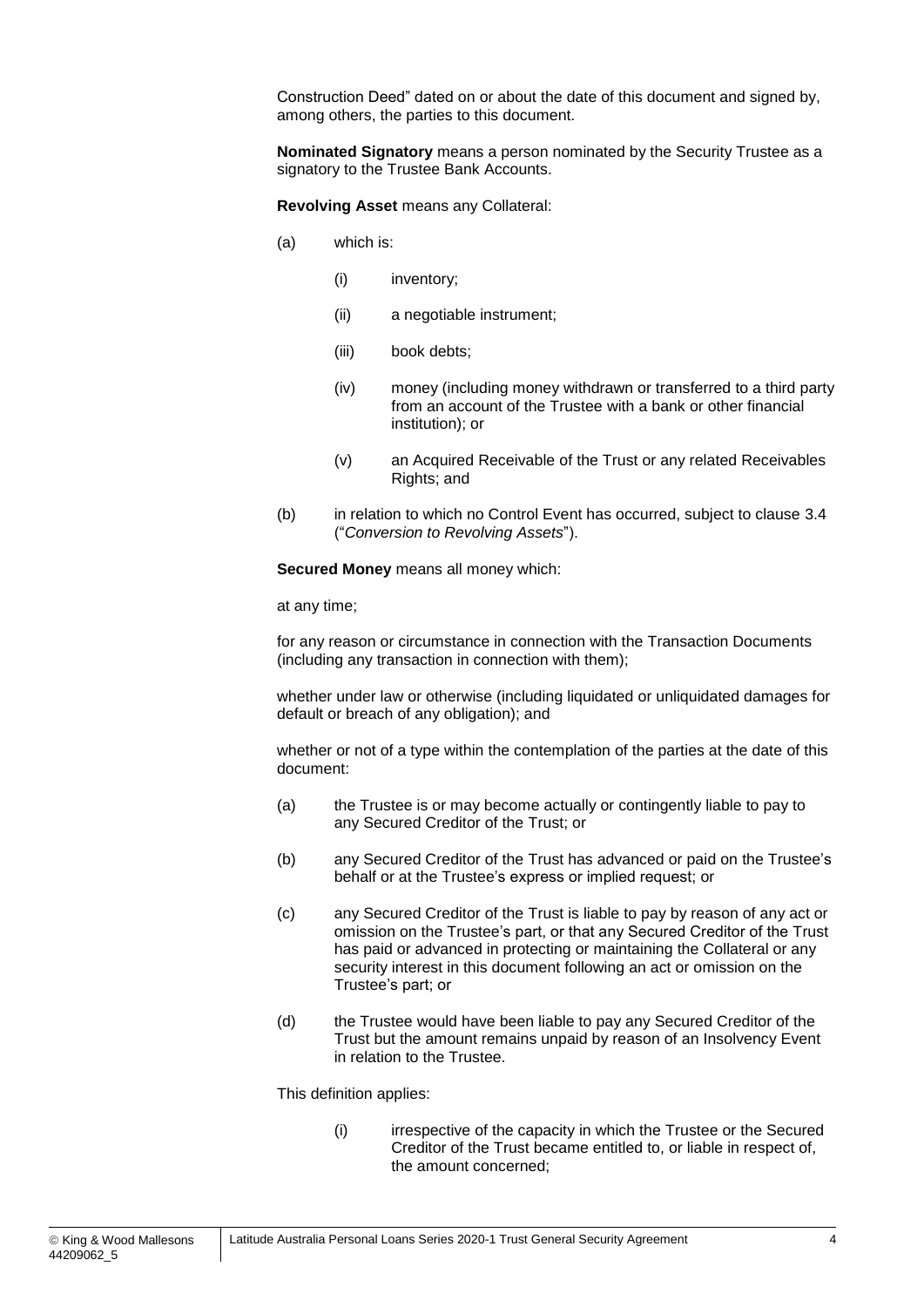- (ii) whether the Trustee or the Secured Creditor of the Trust is liable as principal debtor, as surety, or otherwise;
- (iii) whether the Trustee is liable alone, or together with another person;
- (iv) even if the Trustee owes an amount or obligation to the Secured Creditor of the Trust because it was assigned to the Secured Creditor, whether or not:
	- (A) the assignment was before, at the same time as, or after the date of this document; or
	- (B) the Trustee consented to or was aware of the assignment; or
	- (C) the assigned obligation was secured before the assignment;
- (v) even if this document was assigned to the Secured Creditor of the Trust, whether or not:
	- (A) the Trustee consented to or was aware of the assignment; or
	- (B) any of the Secured Money was previously unsecured;
- (vi) whether or not the Trustee has a right of indemnity from the Trust Assets.

**Security Trustee** means the person so described in the Details.

**Trustee** means the person so described in the Details.

## <span id="page-7-0"></span>**1.3 Other interpretation provisions**

Clause 1.2 ("References to certain general terms") to clause 1.5 ("Capacity") of the Master Definitions and Construction Deed and clause 6.1 ("Awareness of certain events") of the Master Security Trust Deed apply to this document.

## <span id="page-7-1"></span>**1.4 Designation**

This document is the "General Security Agreement" for the Trust.

## <span id="page-7-2"></span>**1.5 Limitation of liability of Trustee**

Clause 2.1 ("*Trustee*") of the Master Definitions and Construction Deed is incorporated into this document as if it were fully set out in this document and any clause references in such clauses were to the corresponding incorporated clause.

## <span id="page-7-3"></span>**1.6 Limitation of liability of Security Trustee**

Clause 8 ("*Security Trustee's limitation of liability")* of the Master Security Trust Deed is incorporated into this document as if it were fully set out in this document and any clause references in such clauses were to the corresponding incorporated clause.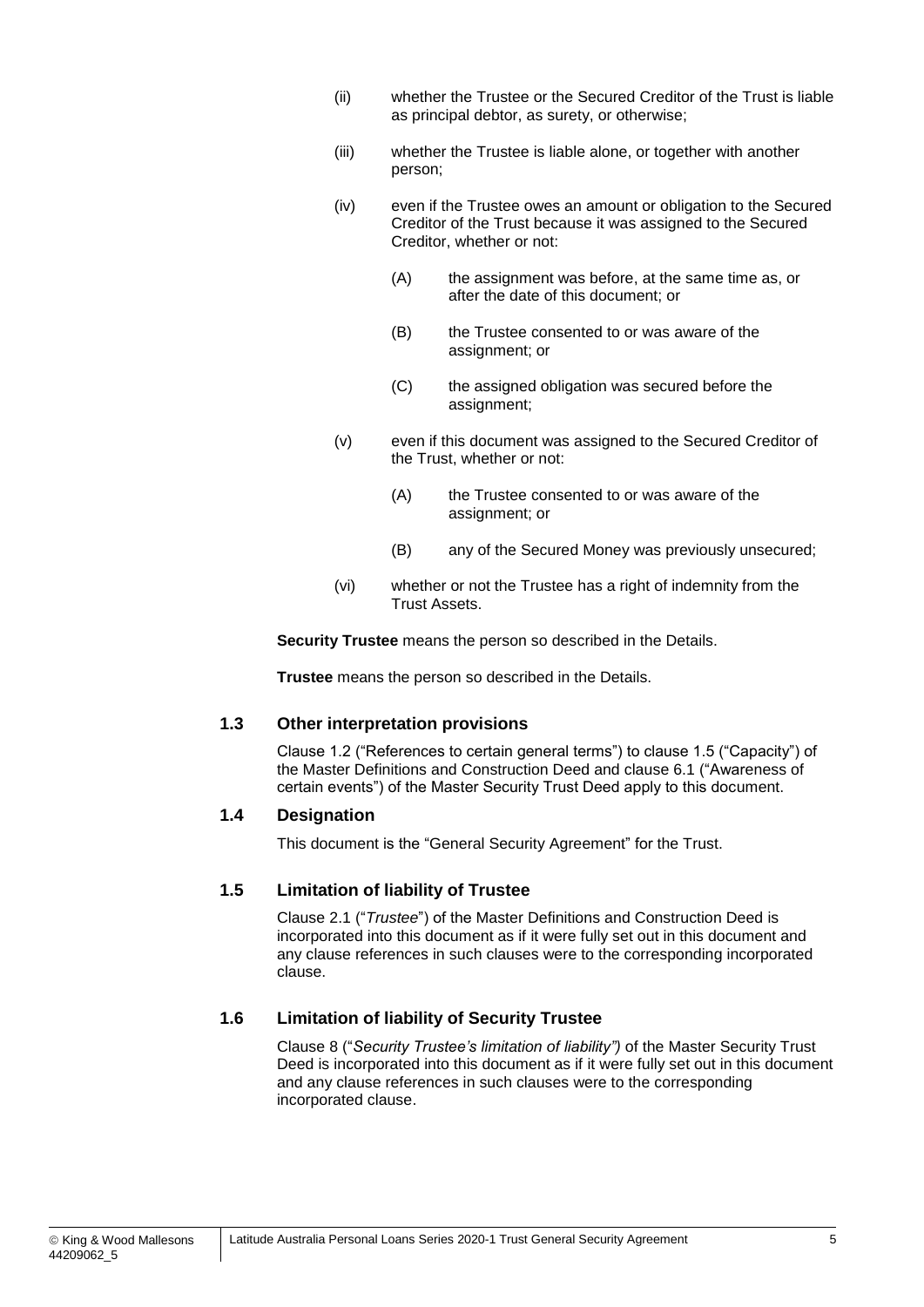## <span id="page-8-0"></span>**1.7 Variations and replacements**

The Trustee acknowledges that the Transaction Documents may be varied or replaced from time to time.

The Trustee confirms that the Secured Money includes any amount payable under any Transaction Document as varied or replaced. The Trustee confirms that this applies regardless of:

- (a) how the Transaction Document is varied or replaced; and
- (b) the reasons for the variation or replacement; and
- (c) whether the Secured Money decreases or increases or the Transaction Document is otherwise more onerous as a result of the variation or replacement.

## <span id="page-8-1"></span>**2 Security**

## <span id="page-8-2"></span>**2.1 Security interest**

The Trustee grants a security interest in the Collateral to the Security Trustee for the purpose of securing payment of the Secured Money. This security interest is a charge. If for any reason it is necessary to determine the nature of this charge, it is a floating charge over Revolving Assets and a fixed charge over all other Collateral.

The Trustee does this as trustee of the Trust.

## <span id="page-8-3"></span>**2.2 Consideration**

The Trustee acknowledges granting this security interest and incurring obligations and giving rights under this document for valuable consideration.

## <span id="page-8-4"></span>**2.3 Secured Money**

The Trustee agrees to pay the Secured Money in accordance with the terms of the Transaction Documents.

## <span id="page-8-5"></span>**3 Dealings - such as selling or granting other Security Interests**

## <span id="page-8-6"></span>**3.1 Restricted dealings with any of the Collateral**

Unless the Trustee is expressly permitted to do so under the Transaction Documents or the Security Trustee (at the direction, by Extraordinary Resolution, of the Ruling Secured Creditors) consents, the Trustee may not, and may not agree, attempt or take any step to, do any of the following:

- (a) create or consent to another Security Interest over the Collateral other than any Permitted Security Interest; or
- (b) dispose of or part with possession of any Collateral.

## <span id="page-8-7"></span>**3.2 Permitted dealings**

The Trustee may do any of the following in the ordinary course of the Trustee's ordinary business and in accordance with the Transaction Documents: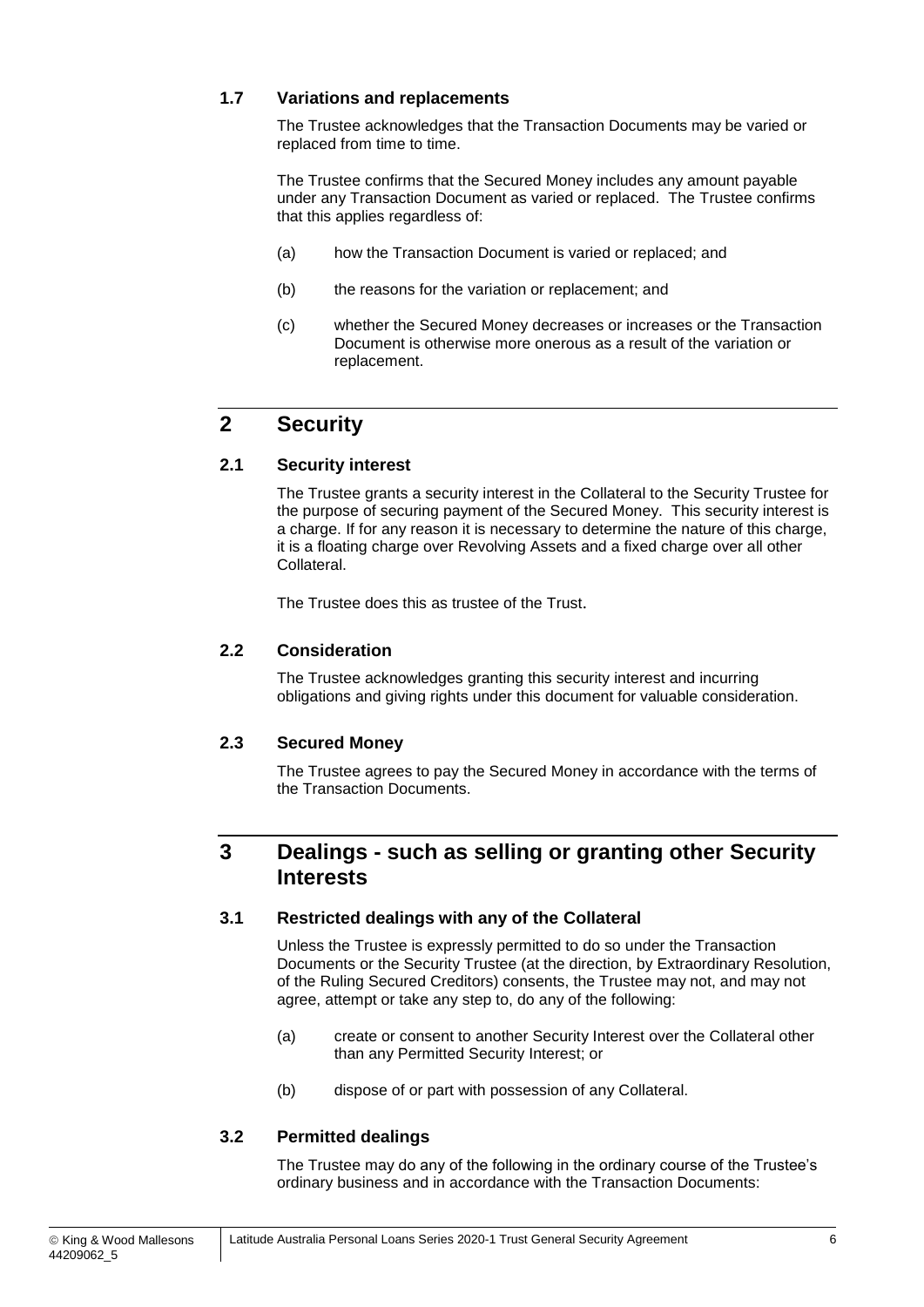- (a) create or allow another interest in, or dispose or part with possession of, any Collateral which is a Revolving Asset; or
- (b) withdraw or transfer money from an account with a bank or other financial institution.

## <span id="page-9-0"></span>**3.3 Revolving Assets**

If a Control Event occurs in respect of any Collateral then automatically:

- (a) that Collateral is not (and immediately ceases to be) a Revolving Asset; and
- (b) any floating charge over that Collateral immediately operates as a fixed charge; and
- (c) the Trustee may no longer deal with the Collateral under clause [3.2](#page-8-7) ("*Permitted dealings*").

#### <span id="page-9-1"></span>**3.4 Conversion to Revolving Assets**

If any Collateral is not, or ceases to be, a Revolving Asset, and becomes subject to a fixed charge or transfer under this clause, the Security Trustee may give the Trustee a notice stating that, from a date specified in the notice, the Collateral specified in the notice is a Revolving Asset, or becomes subject to a floating charge or is transferred back to the Trustee. This may occur any number of times.

## <span id="page-9-2"></span>**3.5 Inventory**

Any inventory which is not, or ceases to be, a Revolving Asset is specifically appropriated to this security. The Trustee may not remove it without obtaining the specific and express authority of the Security Trustee to do so.

#### <span id="page-9-3"></span>**3.6 Where the law allows for creation of Security Interest without consent**

If a law entitles the Trustee to create another Security Interest over the Collateral without the consent of the Security Trustee and that law cannot be excluded, this clause [3](#page-8-5) ("*Dealings - such as selling or granting other Security Interests*") does not operate to require the Trustee to obtain the Security Trustee's consent before creating that other Security Interest. However:

- (a) if the Trustee intends to create another Security Interest, it agrees to notify the Security Trustee at least seven days before it proposes to do so; and
- (b) if the Security Trustee requests an agreement under clause [4.1](#page-10-1) ("*Priority agreement*") and the Trustee has not complied with that request by the time the Security Interest is created, financial accommodation need not be made available under any Transaction Document.

This is without prejudice to any other rights the Security Trustee may have under the Transaction Documents.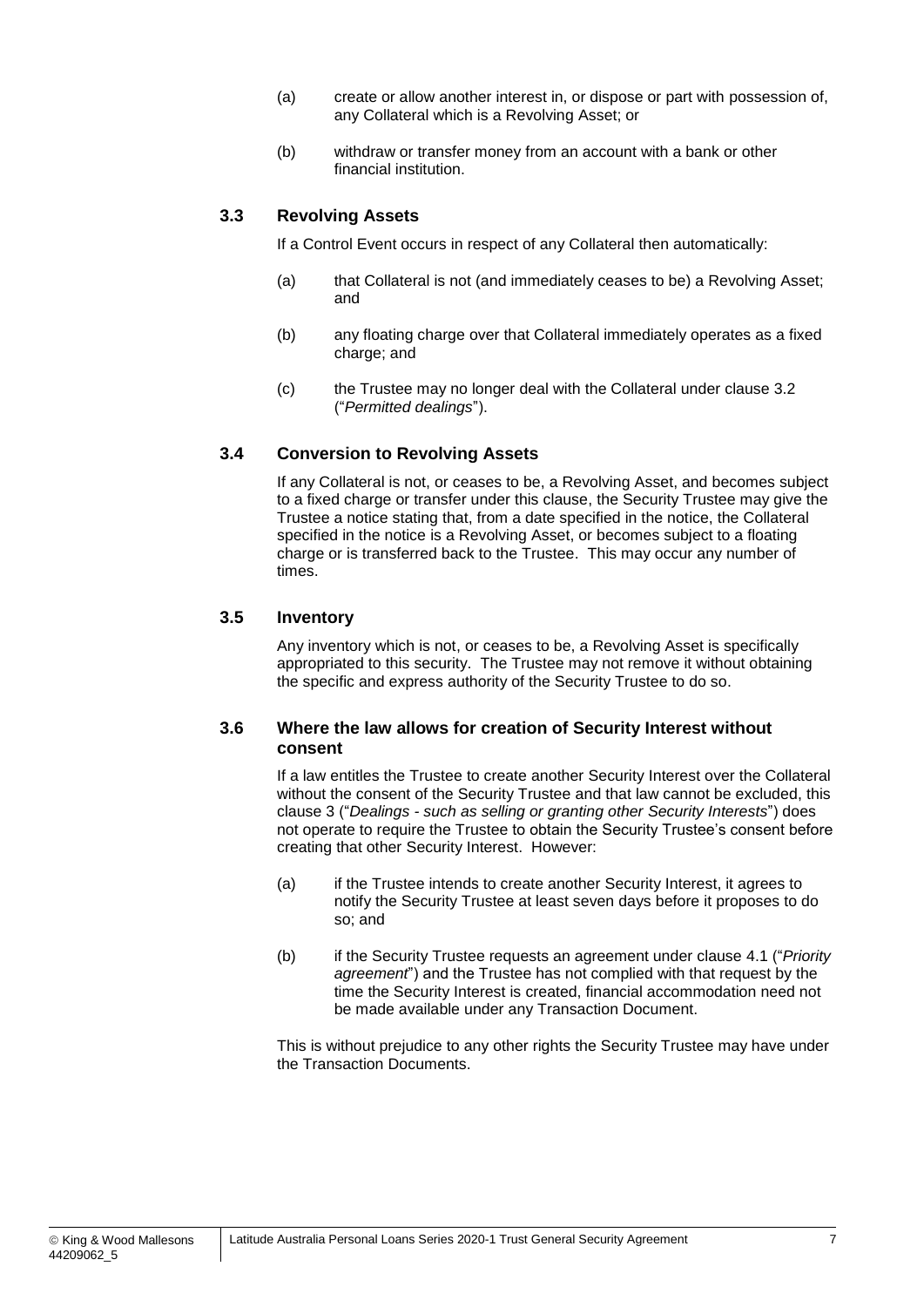## <span id="page-10-0"></span>**4 Other Security Interests**

## <span id="page-10-1"></span>**4.1 Priority agreement**

If the Security Trustee asks, the Trustee agrees to obtain an agreement acceptable to the Security Trustee regulating priority between this security interest and any other Security Interest over the Collateral.

## <span id="page-10-2"></span>**4.2 Amount secured by other Security Interest**

The Trustee agrees to ensure that the amount secured under any other Security Interest (other than any Permitted Security Interest) over the Collateral is not increased without the Security Trustee's consent.

## <span id="page-10-3"></span>**4.3 Obligations under other Security Interest**

The Trustee agrees to comply with all obligations under any other Security Interest over the Collateral.

## <span id="page-10-4"></span>**4.4 Security Trustee may rely on third party certificates**

The Security Trustee may rely on a certificate from any other person with a Security Interest over the Collateral as to the amount that is owed to that other person.

## <span id="page-10-5"></span>**5 Application of payments**

## <span id="page-10-6"></span>**5.1 Application of money**

The Security Trustee must apply money it receives under this document towards paying the Secured Money in accordance with the order of priority specified in the Cashflow Allocation Deed.

## <span id="page-10-7"></span>**5.2 Suspense account**

The Security Trustee may place in a suspense account any payment it receives from the Trustee for as long as it considers prudent and need not apply it towards satisfying the Secured Money.

## <span id="page-10-8"></span>**5.3 Credit from date of receipt**

The Trustee is only credited with money from the date the Security Trustee or the person to whom it has directed payment actually receives it (including, where the Security Trustee has appointed a Receiver, the date the Receiver pays money to the Security Trustee or the person to whom it has directed payment).

## <span id="page-10-9"></span>**6 Default**

## <span id="page-10-10"></span>**6.1 Trustee to ensure no Event of Default**

The Trustee agrees to ensure that there is no Event of Default in respect of the Trust.

The Trustee is not liable in damages for breach of this clause [6.1](#page-10-10) ("*Trustee to ensure no Event of Default*") (including where the breach is also a breach of another clause) and such breach will not of itself constitute fraud, negligence or wilful default of the Trustee. However, if the Trustee breaches this clause [6.1](#page-10-10) ("*Trustee to ensure no Event of Default*"), the Security Trustee may exercise its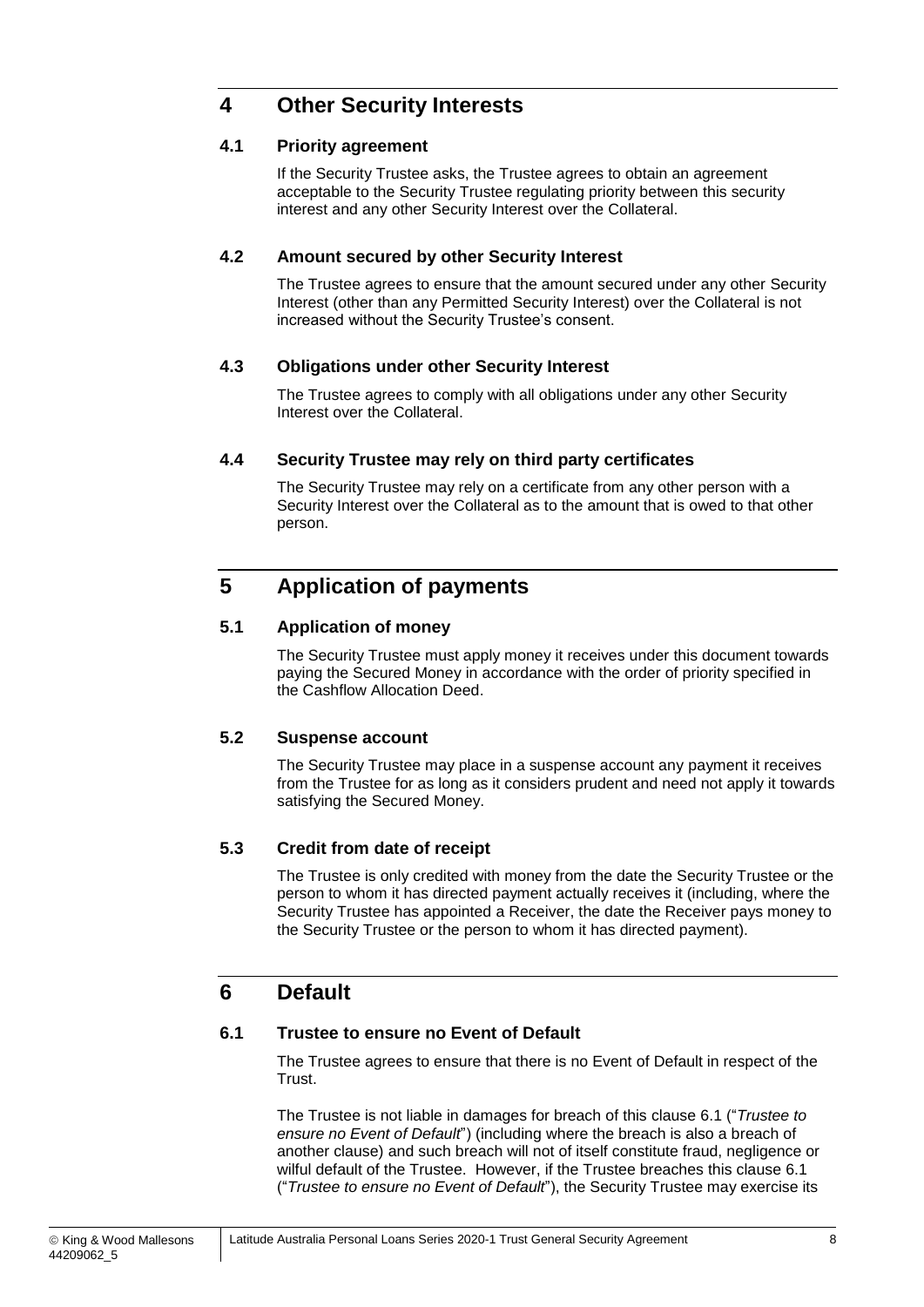rights in relation to the Collateral under this document and at law. This does not limit the Trustee's other liabilities to the Security Trustee or any of the Security Trustee's other rights against the Trustee or in relation to the Collateral.

#### <span id="page-11-0"></span>**6.2 Security Trustee's powers on default**

If an Event of Default in respect of the Trust is continuing, subject to the Master Security Trust Deed, the Security Trustee may (or, if directed to do so by an Extraordinary Resolution of the Ruling Secured Creditors, the Security Trustee must) do one or more of the following in addition to anything else the law allows the Security Trustee to do as a secured party:

- (a) sue the Trustee for the Secured Money; and
- (b) appoint one or more Receivers to all or any part of the Collateral or its income; and
- (c) do anything that a Receiver could do under clause [7.4](#page-12-0) ("*Receiver's powers*").

#### <span id="page-11-1"></span>**6.3 Order of enforcement**

The Security Trustee may (at the direction of the Ruling Secured Creditors) enforce this security interest before it enforces other rights or remedies:

- (a) against any other person; or
- (b) under another document, such as another Security Interest.

If the Security Trustee has more than one Security Interest, it may enforce them in any order it chooses.

## <span id="page-11-2"></span>**7 Receivers**

#### <span id="page-11-3"></span>**7.1 Terms of appointment of Receiver**

In exercising its power to appoint a Receiver, the Security Trustee may:

- (a) appoint a Receiver to all of any part of the Collateral or its income;
- (b) set a Receiver's remuneration at any figure the Security Trustee determines appropriate; and
- (c) remove a Receiver and appoint a new or additional Receiver.

## <span id="page-11-4"></span>**7.2 More than one Receiver**

If the Security Trustee appoints more than one Receiver, the Security Trustee may specify whether they may act individually or jointly.

#### <span id="page-11-5"></span>**7.3 Receiver is Trustee's agent**

Any Receiver appointed under this document is the Trustee's agent unless the Security Trustee notifies the Trustee that the Receiver is to act as the Security Trustee's agent. The Trustee is solely responsible for anything done, or not done, by a Receiver and for the Receiver's remuneration and Costs.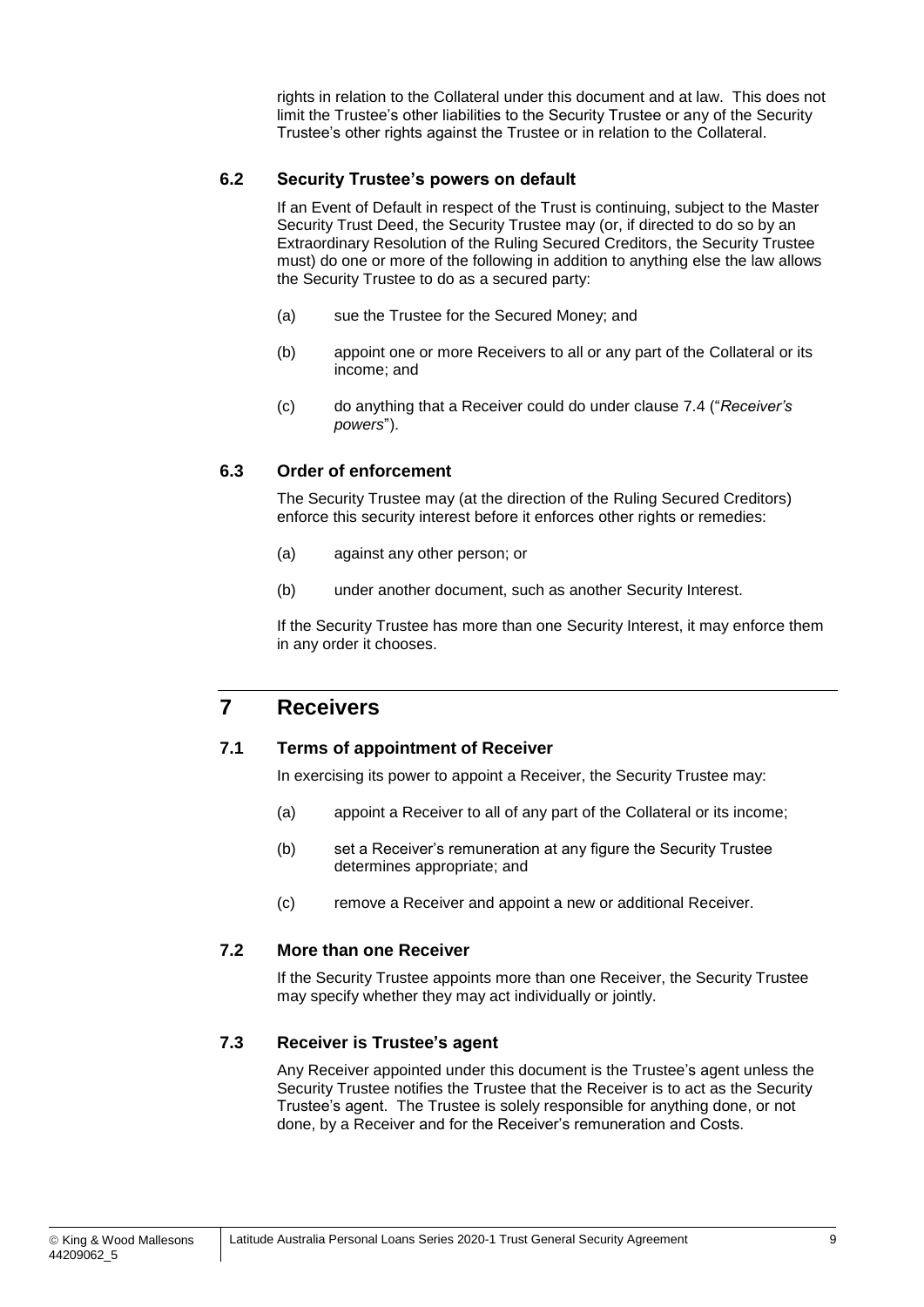## <span id="page-12-0"></span>**7.4 Receiver's powers**

Unless the terms of appointment restrict a Receiver's powers, the Receiver may do one or more of the following with the Collateral to which it is appointed:

- (a) sell, transfer or otherwise dispose of the Collateral or any interest in it; and
- (b) lease or licence the Collateral or any interest in it, or deal with any existing lease or licence (including allowing a surrender or variation); and
- (c) take or give up possession of the Collateral as often as it chooses; and
- (d) sever, remove and sell fixtures attached to the Collateral; and
- (e) do anything else the law allows an owner or a Receiver of the Collateral to do.

## <span id="page-12-1"></span>**8 Disposal of the Collateral is final**

The Trustee agrees that if the Security Trustee or a Receiver sells, transfers or otherwise disposes of the Collateral:

- (a) the Trustee will not challenge the acquirer's right to acquire the Collateral (including on the ground that the Security Trustee or the Receiver was not entitled to dispose of the Collateral or that the Trustee did not receive notice of the intended disposal) and the Trustee will not seek to reclaim that property; and
- (b) the person who acquires the Collateral need not check whether the Security Trustee or the Receiver has the right to dispose of the Collateral or whether the Security Trustee or the Receiver exercises that right properly.

## <span id="page-12-2"></span>**9 Bank Accounts**

## <span id="page-12-3"></span>**9.1 Nominated Signatories**

The signatories to each Trustee Bank Account are to comprise the Nominated Signatories, and the persons nominated by the Trustee (which may include the Trustee). Subject to clause [9.2](#page-12-4) ("*Operation of Bank Accounts*") and clause [9.3](#page-13-0) ("*Notice to Account Bank after an Event of Default*"), the Trustee Bank Accounts may be operated by two signatories nominated by the Trustee only, without any requirement for signature by a Nominated Signatory. The Security Trustee agrees that each Nominated Signatory will be removed when there is no longer any Secured Money.

## <span id="page-12-4"></span>**9.2 Operation of Bank Accounts**

The Trustee agrees that:

- (a) at any time the Acquired Receivables or Receivable Rights are not, or cease to be Revolving Assets, the Trustee Collection Account may only be operated by two signatories, being:
	- (i) if no Event of Default has occurred, a signatory nominated by the Trustee together with a Nominated Signatory; or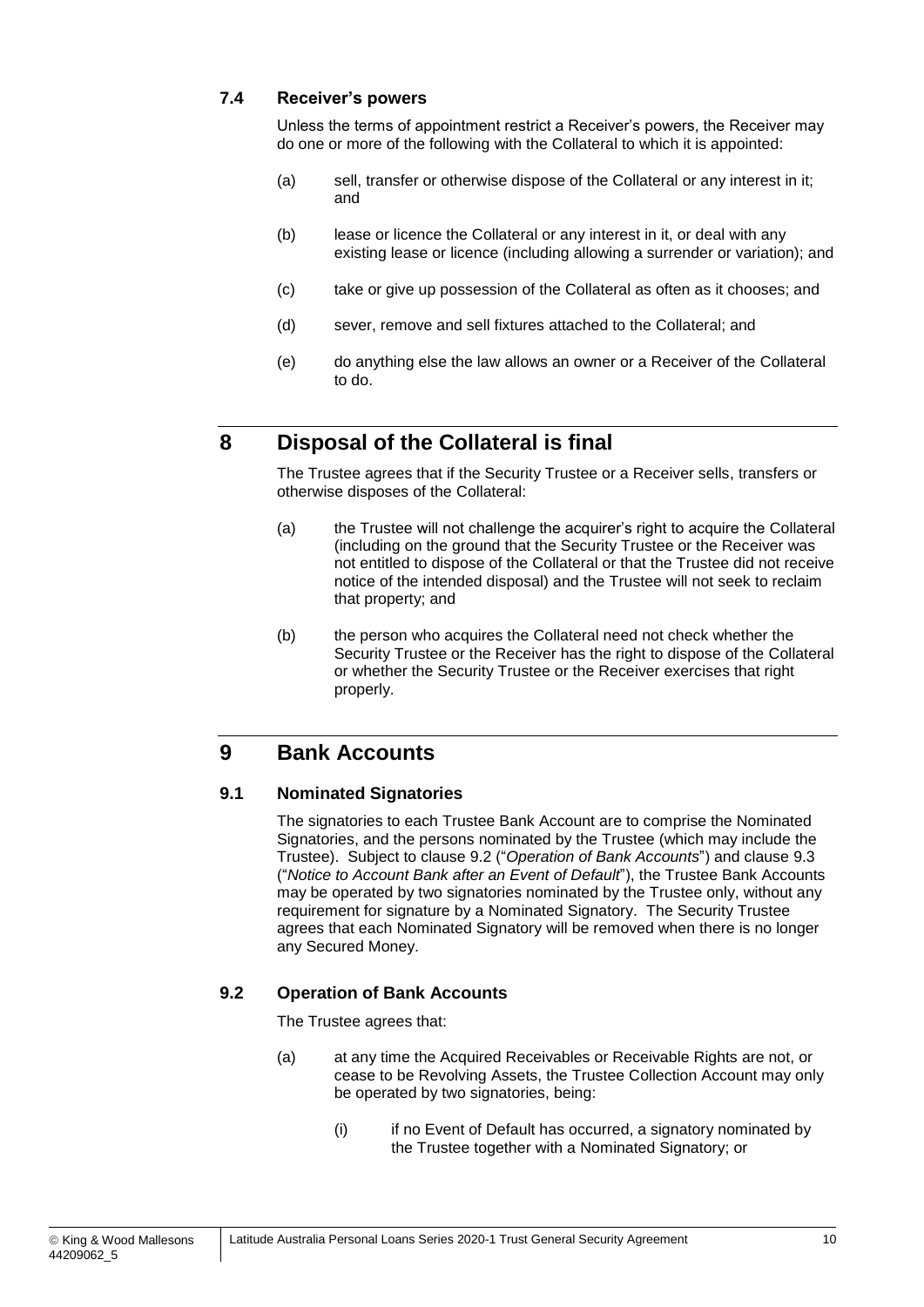- (ii) if an Event of Default has occurred, two Nominated Signatories only, without any requirement for signature by, or for, the Trustee;
- (b) if an Event of Default occurs, the Security Trustee may notify the Trustee that the Trustee is prohibited from making any withdrawals from the Trustee Collection Account.

## <span id="page-13-0"></span>**9.3 Notice to Account Bank after an Event of Default**

If an Event of Default has occurred, or if the Acquired Receivables of the Trust are not, or cease to be, Revolving Assets, the Security Trustee may give notice to the relevant Account Bank that the Trustee Bank Accounts may be operated by the signature only of two Nominated Signatories without any requirement for a signature by, or for, the Trustee. If this notice is given, the Trustee agrees that the Account Bank:

- (a) need not enquire whether the Security Trustee is in fact entitled to give such a notice; and
- (b) is directed by the Trustee to act in accordance with the notice without reference to the Trustee.

The Trustee acknowledges that any direction given under this clause [9.3](#page-13-0) cannot be revoked or varied by the Trustee except with the consent of the Security Trustee.

## <span id="page-13-1"></span>**9.4 Collection of book and other debts after an Event of Default**

If an Event of Default has occurred or if the Acquired Receivables or related Receivables Rights are not, or ceases to be, a Revolving Asset, the Security Trustee may notify the Trustee that the Trustee is prohibited from collecting the Trustee's book and other debts which are Trust Assets and the Security Trustee intends to collect the Trustee's book and other debts which are Trust Assets.

If the Security Trustee gives notice under this clause [9.4,](#page-13-1) then the Trustee agrees to:

- (a) the Security Trustee collecting the Trust Assets which are book and other debts and notifying debtors of the Security Trustee's interest in such book and other debts; and
- (b) the Security Trustee preparing and dispatching invoices in connection with the Trust Assets which are book and other debts, whether or not an invoice has been prepared previously or dispatched in respect of such book or other debt; and
- (c) use its best endeavours to assist the Security Trustee to collect the Trust Assets which are book and other debts.

## <span id="page-13-2"></span>**10 Power of attorney**

## <span id="page-13-3"></span>**10.1 Appointment**

The Trustee irrevocably appoints the Security Trustee, each Authorised Officer of the Security Trustee, and each Receiver individually as the Trustee's attorney and agrees to ratify anything an Attorney does under clause [10.2](#page-14-0) ("*Powers*").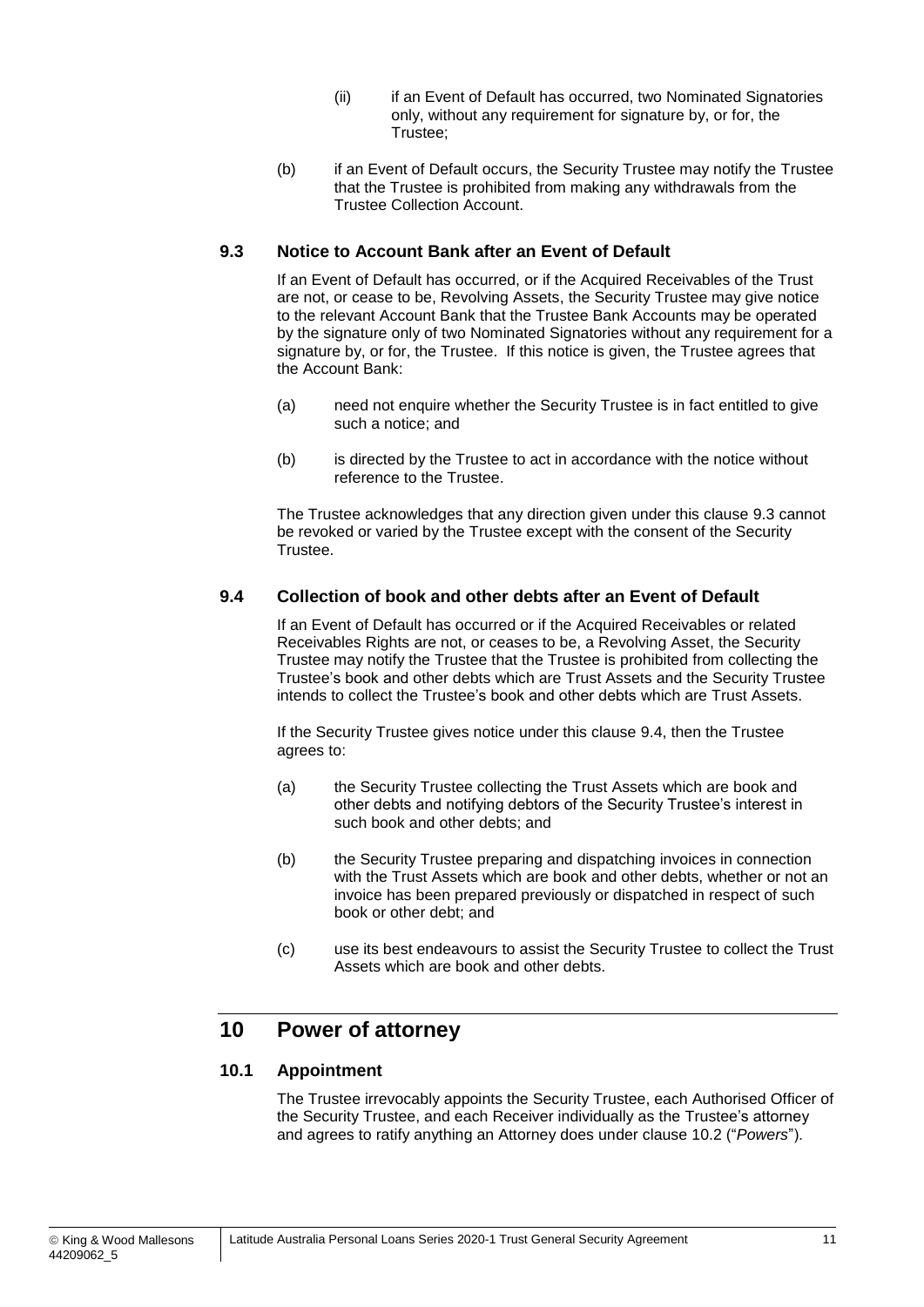## <span id="page-14-0"></span>**10.2 Powers**

If an Event of Default in respect of the Trust is continuing, or the Security Trustee reasonably believes that such an Event of Default is continuing, an Attorney may:

- (a) do anything which the Trustee can lawfully authorise an attorney to do in connection with this document or the Collateral, or which the Attorney believes is expedient to give effect to any of the Security Trustee's or a Receiver's rights (these things may be done in the Trustee's name or the Attorney's name, and they include signing and delivering documents, transferring, selling or leasing the Collateral, transferring, selling or surrendering any lease, lodging or withdrawing caveats and starting, conducting and defending legal proceedings and sending any instructions, messages or communications by which the Collateral can be transferred or otherwise dealt with); and
- (b) delegate their powers (including this power) and revoke a delegation; and
- (c) exercise their powers even if this involves a conflict of duty or they have a personal interest in doing so.

## <span id="page-14-1"></span>**11 Reinstatement of rights**

Under law relating to insolvency, a person may claim that a transaction (including a payment) in connection with the Secured Money is void or voidable. If a claim is made and upheld, conceded or compromised, then:

- (a) the Security Trustee is immediately entitled as against the Trustee to the rights in respect of the Secured Money to which it was entitled immediately before the transaction; and
- (b) on request from the Security Trustee, the Trustee agrees to do anything (including signing any document) to restore to the Security Trustee any Security Interest (including this document) it held from the Trustee immediately before the transaction.

## <span id="page-14-2"></span>**12 Statutory powers and notices**

## <span id="page-14-3"></span>**12.1 Exclusion of PPSA provisions**

To the extent the law permits:

- (a) for the purposes of sections  $115(1)$  and  $115(7)$  of the PPSA:
	- (i) the Security Trustee need not comply with sections 95, 118, 121(4), 125, 130, 132(3)(d) or 132(4); and
	- (ii) sections 142 and 143 are excluded;
- (b) for the purposes of section 115(7) of the PPSA, the Security Trustee need not comply with sections 132 and 137(3);
- (c) if the PPSA is amended after the date of this document to permit the Trustee and the Security Trustee to agree to not comply with or to exclude other provisions of the PPSA, the Security Trustee may notify the Trustee that any of these provisions is excluded, or that the Security Trustee need not comply with any of these provisions as notified to the Trustee by the Security Trustee; and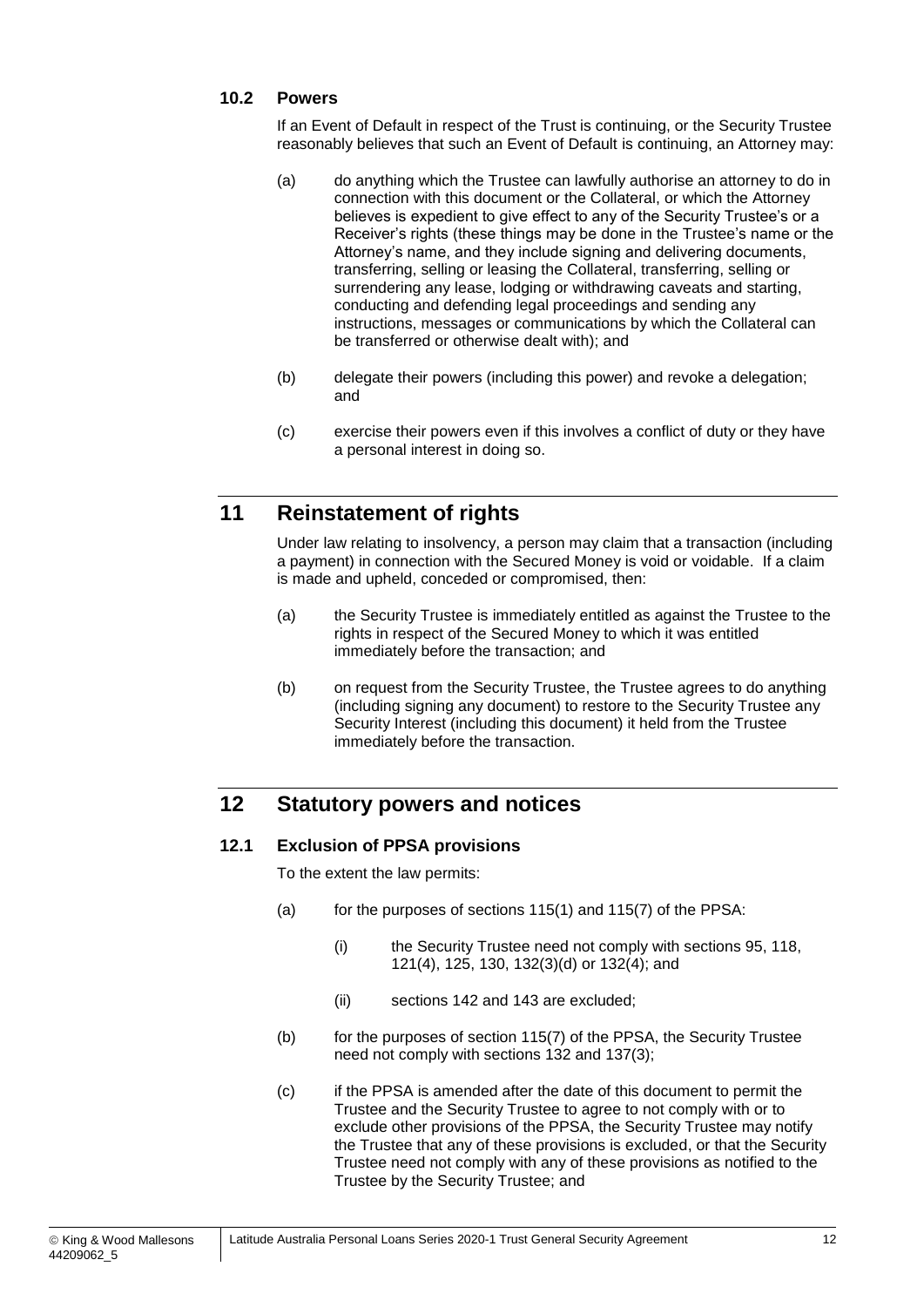(d) the Trustee agrees not to exercise its rights to make any request of the Security Trustee under section 275 of the PPSA, to authorise the disclosure of any information under that section or to waive any duty of confidence that would otherwise permit non-disclosure under that section.

## <span id="page-15-0"></span>**12.2 Exercise of rights by Security Trustee**

If the Security Trustee exercises a right, power or remedy in connection with this document, that exercise is taken not to be an exercise of a right, power or remedy under the PPSA unless the Security Trustee states otherwise at the time of exercise. However, this clause does not apply to a right, power or remedy which can only be exercised under the PPSA.

## <span id="page-15-1"></span>**12.3 No notice required unless mandatory**

To the extent the law permits, the Trustee waives:

- (a) its rights to receive any notice that is required by:
	- (i) any provision of the PPSA (including a notice of a verification statement); or
	- (ii) any other law before a secured party or Receiver exercises a right, power or remedy; and
- (b) any time period that must otherwise lapse under any law before a secured party or Receiver exercises a right, power or remedy.

If the law which requires a period of notice or a lapse of time cannot be excluded, but the law provides that the period of notice or lapse of time may be agreed, that period or lapse is one day or the minimum period the law allows to be agreed (whichever is the longer).

However, nothing in this clause prohibits the Security Trustee or any Receiver from giving a notice under the PPSA or any other law.

## <span id="page-15-2"></span>**13 General**

## <span id="page-15-3"></span>**13.1 Counterparts**

This document may consist of a number of copies, each signed by one or more parties to the document. If so, the signed copies are treated as making up the one document.

## <span id="page-15-4"></span>**13.2 Governing law and jurisdiction**

This document is governed by the law in force in Victoria. Each party submits to the non-exclusive jurisdiction of the courts of that place.

## <span id="page-15-5"></span>**13.3 Serving documents**

Without preventing any other method of service, any document in a court action in connection with this document may be served on a party by being delivered to or left at that party's address for service of notices in accordance with clause 3 ("*Notices and other communications*") of the Master Definitions and Construction Deed.

#### **EXECUTED** as a deed.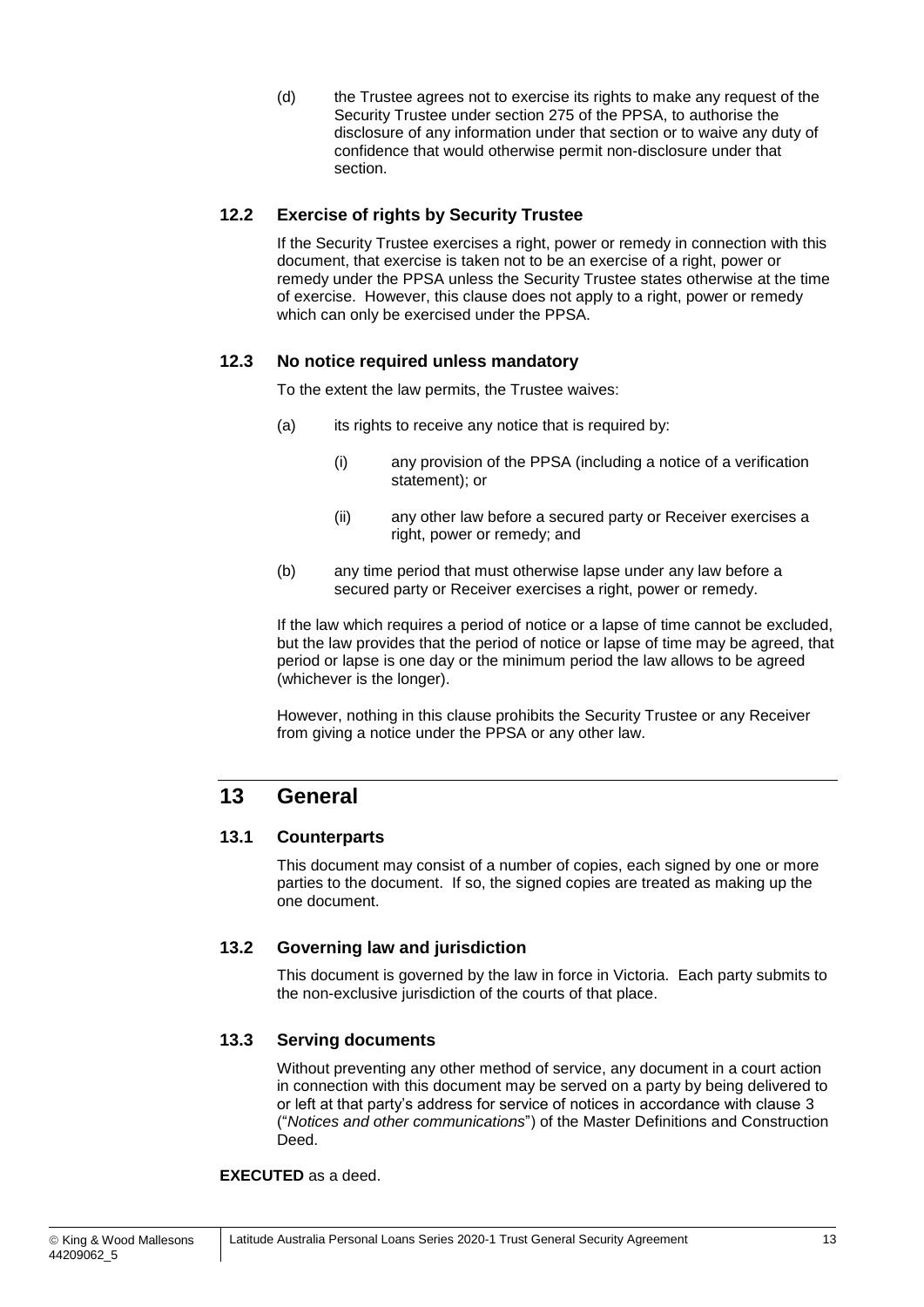## **Latitude Australia Personal Loans Series 2020-1 Trust General Security Agreement** Signing page

)

)

) ) )

attorney

)

)

)

)

)

**DATED:** 18 February 2020

**SIGNED, SEALED AND DELIVERED )** by )

and )

as attorneys for **PERPETUAL ) CORPORATE TRUST LIMITED** under ) power of attorney dated 21 June 2017 in the presence of:

Signature of witness )

MICHAEL SQUIRES Name of witness (block letters) )

**SIGNED, SEALED AND DELIVERED )** by )

and  $\qquad \qquad \qquad \qquad$ 

as attorneys for **P.T. LIMITED** under ) power of attorney dated 21 June 2017 in the presence of:

Signature of witness

MICHAEL SQUIRES ..... ) Name of witness (block letters) )

Eugene Tee Senior Transaction Manager

By executing this deed the attorney states that the attorney has received no notice of revocation of the power of

Eugene Tee Senior Transaction Manager

By executing this deed the attorney states that the attorney has received no notice of revocation of the power of attorney